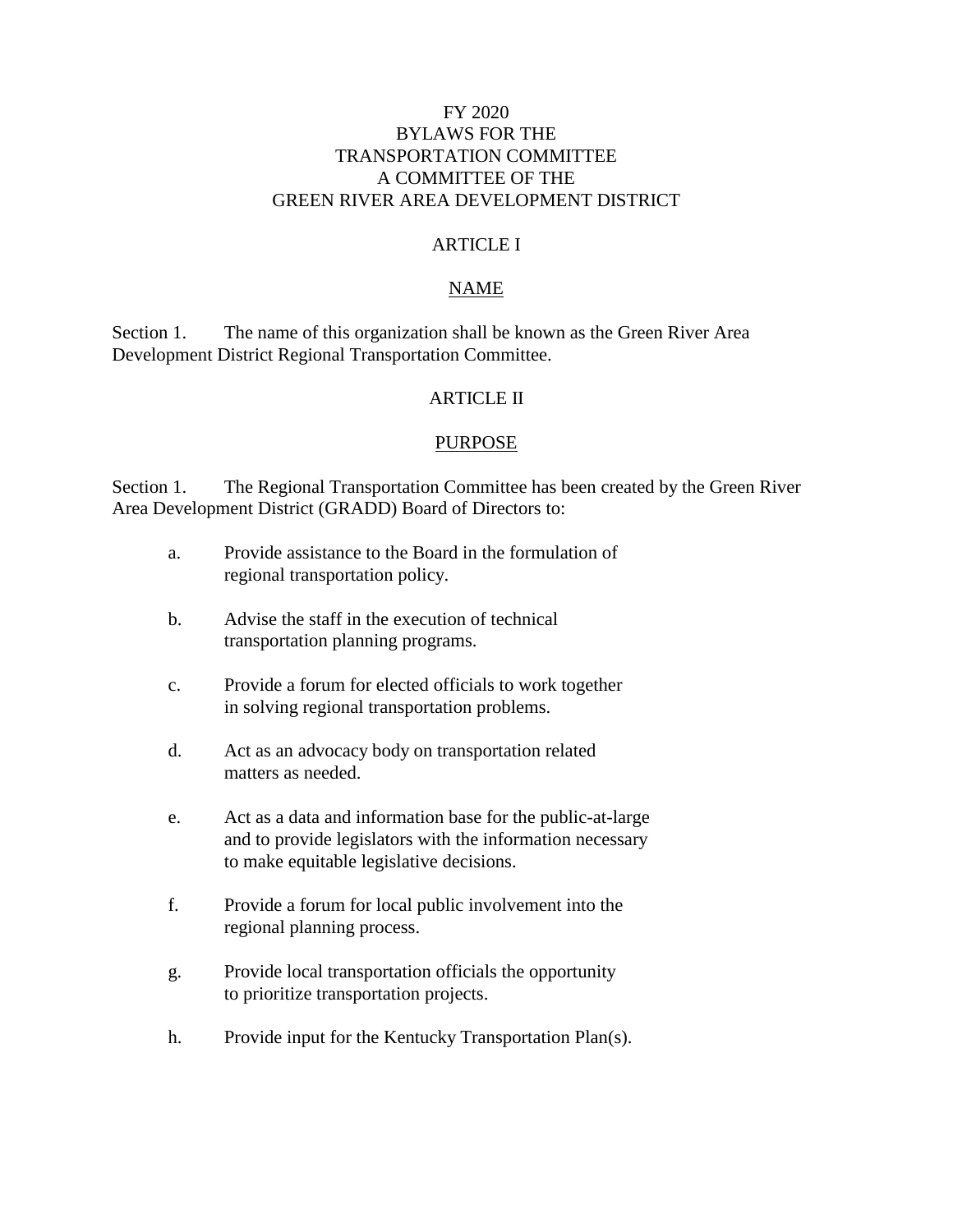## ARTICLE III

## MEMBERSHIP AND ORGANIZATION

Section 1. The Transportation Committee shall be composed of twenty-seven (27) members. The membership shall consist of the following:

- a. The County Judge of each county or designee.
- b. The Mayor of each First, Second and Third Class City or designee.
- c. The KYTC, District 2 representative.
- d. A representative of a planning commission.
- e. A representative of a rural paratransit provider.
- f. A representative of the community based services.
- g. A representative of a chamber of commerce.
- h. A representative of an airport.
- i. A representative of a riverport authority.
- j. A representative of public safety agencies.
- k. A representative of tourism and parks.
- l. A representative of the minority population.
- m. A representative of the senior centers.
- n. A representative of industrial authorities.
- o. A representative of the freight movers.
- p. A representative of the Kentucky State Police.
- q. A representative of school transportation officials.
- r. A representative of bikeway/greenways organizations.
- s. An interested citizen.
- t. A representative of economic development organizations.

Section 2. Members may be added to the Transportation Committee representing special interests or disciplines at the discretion of the Committee. Their term and voting status will be determined prior to their installation as a member.

Section 3. Ex officio members representing State or Federal transportation agencies will be appointed by the GRADD Transportation Committee.

Section 4. Each member shall be entitled to one vote on all actions of the Committee. Exofficio members shall not be entitled to a vote.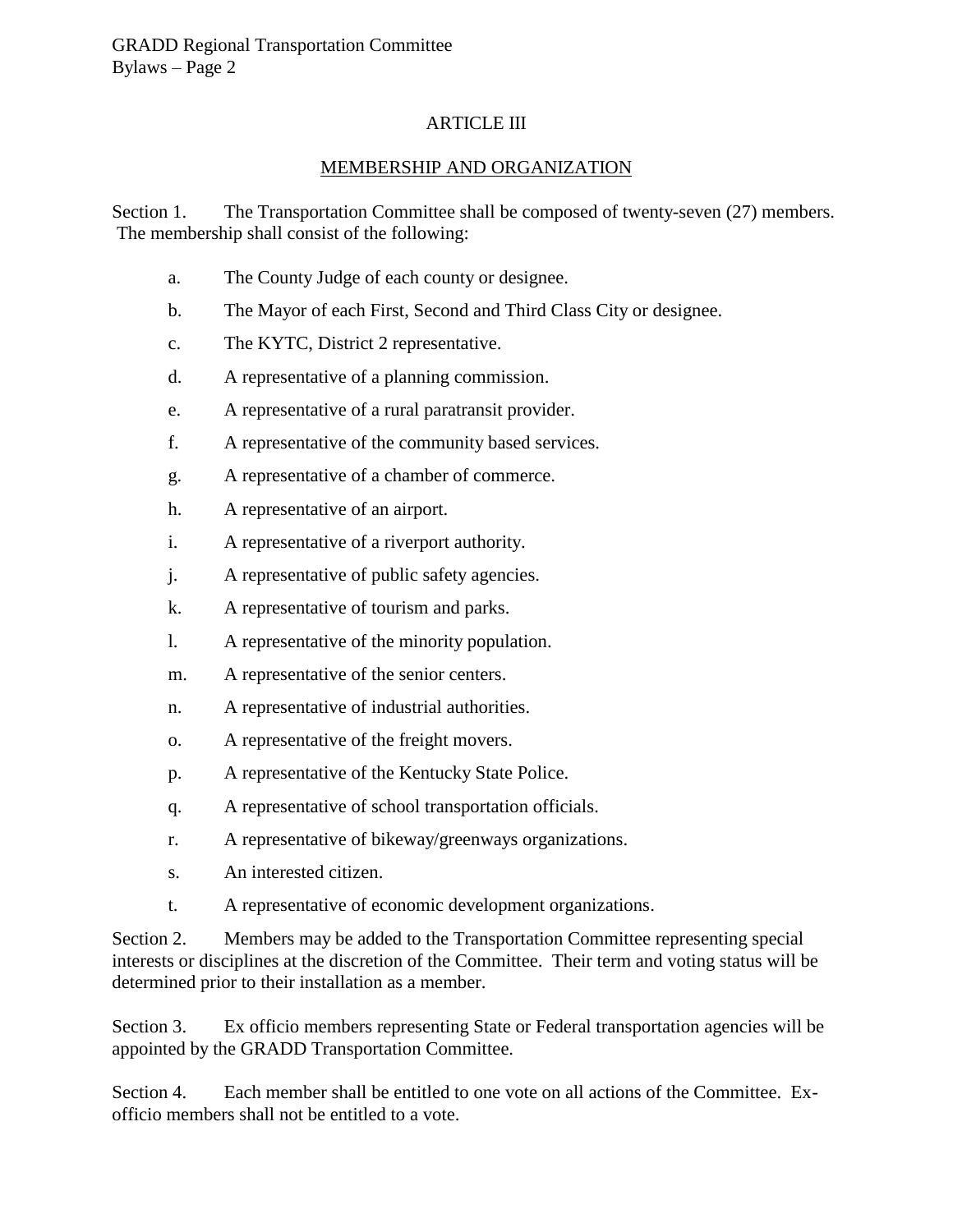Section 5. A quorum shall consist of a majority of the persons present during the meeting be a member of the committee, including at least one Committee Officer.

Section 6. Individuals and groups shall be eligible to attend the meetings of the organization and take an active part by expressing their opinions and ideas and serving as advisors. They will retain a non-voting status.

Section 7. A member will be replaced, and the appropriate elected official shall appoint a new member, if that member misses three meetings in a row.

## ARTICLE IV

# **MEETINGS**

Section 1. The GRADD Regional Transportation Committee shall hold regularly scheduled meetings on the last Wednesday of alternating months at 9:00 a.m. If no business is pending, such meetings may be postponed by the committee chairman until the next regular meeting.

Such meetings shall be held in the office of the GRADD or in a location previously approved by a majority of committee members.

Other committee meetings shall be called at the discretion of the committee chairman or by petition of three or more committee members as business requires.

Section 2. Meeting notices shall be sent to all committee members and other interested parties and agencies. These notices shall be e-mailed, mailed or delivered no later than fourteen (14) days prior to the meeting and shall include the date, time, and place of the meeting, an agenda to be considered and minutes of the previous meeting.

Section 3. News releases announcing the meetings to the public will be made in accordance with the FHwA/FTA Public Involvement Process.The news releases and the news media will be notified seven (7) days in advance of the meeting date.

Section 4. Official minutes will be kept of each and all meetings of the Transportation Committee. An original set will be kept in a permanent file in the office of the GRADD. Copies will be made available to all Transportation Committee members, coordinating agencies, interest groups and individuals. Wider distribution of the minutes may be made as deemed necessary by the chairman of the Transportation Committee.

# ARTICLE V

# OFFICERS AND ELECTIONS

Section 1. The officers of the Transportation Committee shall consist of a chairman, a vice chairman and a secretary. All officers shall be elected from the committee's membership.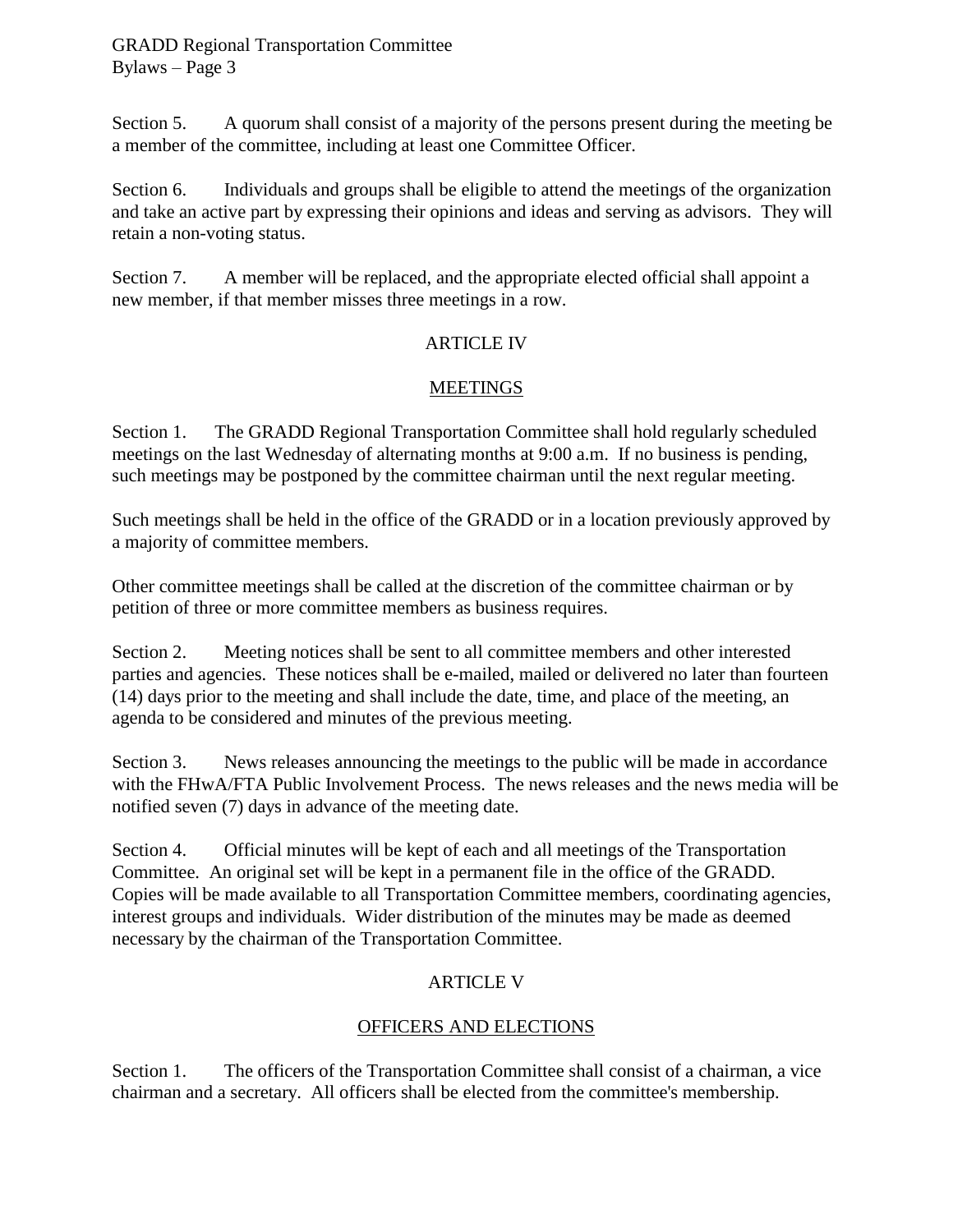GRADD Regional Transportation Committee Bylaws – Page 4

A nominating committee of this body shall submit the name(s) of one or more candidate(s) for the position of committee chairman to the chairman of the GRADD Board of Directors by December 1, 2007, and by December 1 of each year thereafter. The GRADD Chairman, in consultation and concurrence with the GRADD Executive Committee, shall appoint the committee chairman. The annual term of the committee chairman shall expire on December 31 of each year.

The positions of vice chairman and secretary shall be elected through a nominating committee appointed by the Transportation Committee Chairman, and its recommendation shall be approved by the majority vote of the committee members.

Section 2. An officer's term of office will expire each year on December 31. Officers may succeed themselves.

Section 3. Vacancies for unexpired terms of committee officers shall be filled as described in Article V, Section 1.

Section 4. It shall be the duty of the chairman to preside at all meetings to enforce all laws and regulations relating to the administration of the committee. The chairman shall call regular and special meetings of the committee in accordance with the Constitution.

Section 5. In the absence of the chairman, the vice chairman shall have all powers and responsibilities of the chairman. If the chairmanship is vacant for any reason, the vice chairman shall act as chairman until an election is held to fill the office of the chairman.

Section 6. In the absence of both the chairman and vice chairman, the secretary shall have all the powers and responsibilities of the chairman. If both the chairmanship and the vice chairmanship is vacant for any reason, the secretary shall act as chairman until an election is held to fill the office of chairman. In addition, the secretary shall record all resolutions and proceedings of the meetings of the committee. The secretary shall conduct correspondence related to the committee, shall cause to have issued all notices of meetings and shall perform all duties pertaining to the office of secretary. The secretary shall keep a register of the members of the committee.

## ARTICLE VI

## COMMITTEE MANAGEMENT

Section 1. The rules of parliamentary procedure as laid down in "Robert's Rules of Order" shall govern all meetings of the committee.

Section 2. The chairman shall appoint all temporary subcommittees and their chairmen for the Transportation Committee, as needed.

Section 3. All temporary subcommittees shall be subject to the call of the respective chairmen.